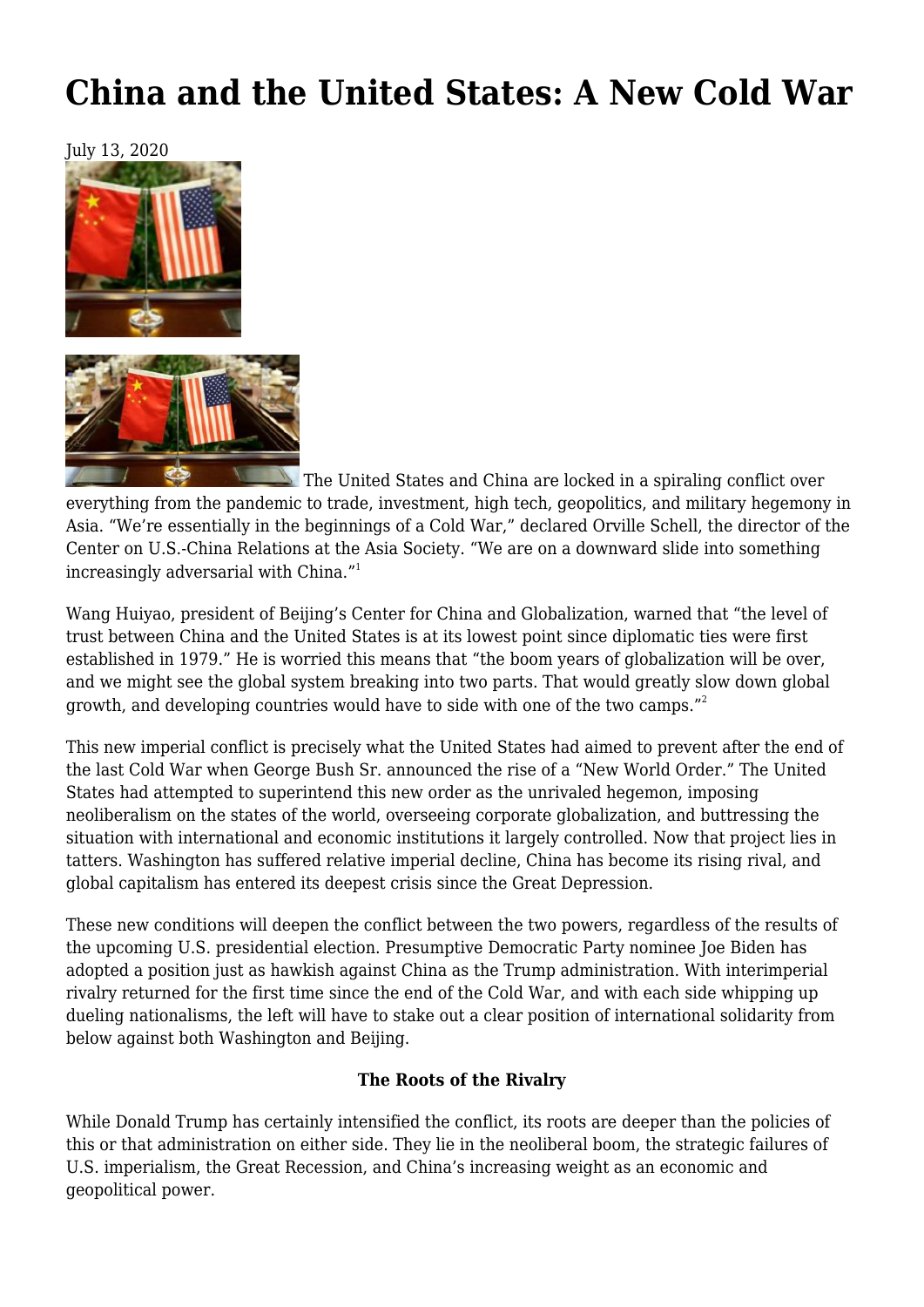These changes brought an end to the unipolar world that the United States secured after the fall of the Soviet Union and the end of the Cold War. Back then the United States possessed enormous unrivaled power; its dollar was the global currency, its economy was far larger than any other, and its military, with a budget larger than the next ten states combined, was without a rival. Washington developed a grand strategy to lock in its hegemony by incorporating all the world's states into a neoliberal world order of free trade globalization.

It used the International Monetary Fund and the World Bank to pry open the world's economies, established the World Trade Organization to cohere an international free trade system, and deployed the U.S. military often, through the UN and NATO, to police so-called rogue states and "stabilize" societies wrecked by its neoliberal policies. Throughout, it sought to prevent the rise of any peer competitor.

Three developments in the world system undid Washington's unrivaled dominance. First, the boom from the early 1980s to 2008 restructured global capitalism. $^{\rm 3}$  It produced new centers of capital accumulation, most importantly China, which has transformed itself from a marginal player in the world economy to the workshop of the world. The economic development of it and other states enabled them to become more geopolitically assertive.

Second, the United States suffered what General William Odom called the greatest strategic disaster in its history with its invasion and occupation of Iraq, which bogged it down in endless counterinsurgency warfare. That compromised the U.S. ambition to place the Middle East and its strategic energy reserves under Washington's thumb and thereby position the United States to bully its potential rivals like China, which depend on the region for oil and natural gas.

Third, the Great Recession disproportionately hammered the U.S. economy. The ruling class did manage to drag it back from the brink of collapse with a combination of austerity and stimulus, but they have not been able to trigger a new boom. Indeed, the world economic system, and the United States and EU in particular, were locked in a global slump characterized by sluggish expansions alternating with deep recessions.

China, by contrast, managed to sustain its massive expansion with an enormous stimulus package of its own. Indeed, its boom sustained the economies of numerous countries, from Australia to Brazil, that export raw materials to meet the demand of China's manufacturing industries, construction of whole new cities, and building of modern infrastructure to support this development.

All of this led to the relative decline of U.S. imperialism. It no longer oversees a unipolar world order as it did in the 1990s and early 2000s. Instead, an asymmetric multipolar world order has emerged. The United States remains the dominant state power with the largest economy and military and the greatest geopolitical influence, but it now faces an imperial rival in the form of China as well as Russia, which has outsized geopolitical power because of its military might, and a host of regional powers like Iran, all of which are jockeying for advantage in an increasingly conflict-ridden state system.

### **The Rise of China**

In this new order, Beijing has asserted itself as a global player. President Xi Jinping, who came to power in 2012, abandoned his predecessors' cautious grand strategy of developing the national economy and avoiding conflicts with other states and announced that his regime would instead pursue a "Chinese Dream" of reasserting China's rightful place as a great power.

Since this announcement, Xi has focused on turning China's economic might into geopolitical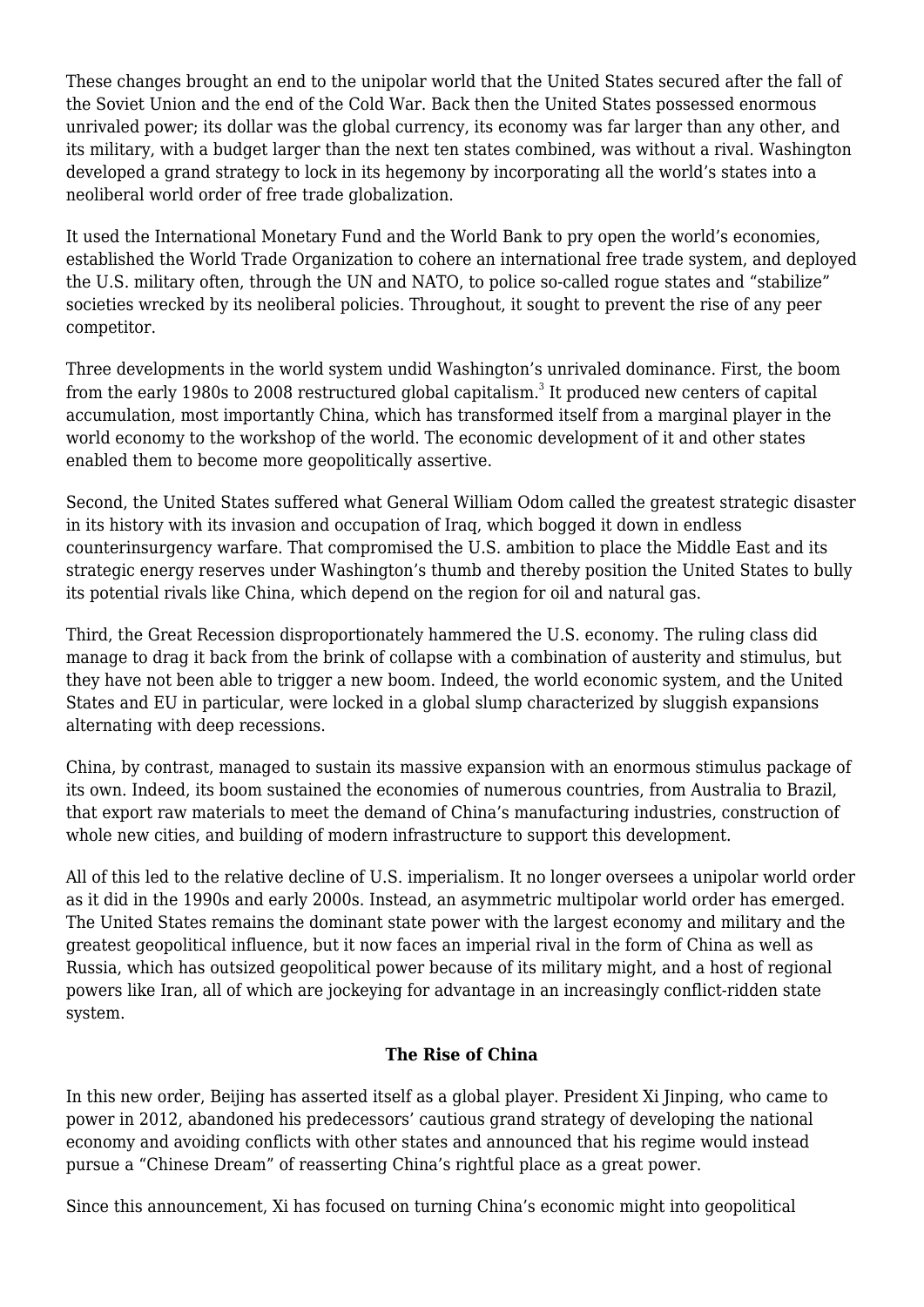muscle. He launched the \$1 trillion Belt and Road Initiative infrastructure project in 2013. Beijing is exporting its industrial overcapacity to construct overland and oversea transit routes throughout Eurasia and parts of Africa, establishing itself in the process as the hub of the world economy.

Like other imperialist powers, China has financed all this development by extending loans to countries mostly in the Global South. As Harvard Business Review documents, "The Chinese state and its subsidiaries have lent about \$1.5 trillion in direct loans and trade credits to more than 150 countries around the globe. This has turned China into the world's largest official creditor—surpassing traditional, official lenders such as the World Bank, the IMF, or all OECD creditor governments combined."<sup>4</sup>

Xi is also determined to lead his economy's long march up the capitalist value chain through another initiative, called China 2025. While China officially abandoned the project to avoid the appearance of conflict with the United States, it is still pursuing all of the project's original goals. On May 20, Bloomberg reported that China will invest \$1.4 trillion over the next five years to fund national champions in high tech, especially 5G, to compete with rivals in the United States, Europe, and Japan, who until now have dominated that sphere of the system. All these powers are now locked in competition in high tech not only for profit but also for its increasingly significant military role in cyberwarfare.

Based on its economic power, China has modernized its military and used it to pursue expansionist aims in the Asia-Pacific. Xi has built up the country's navy, deployed ships, established militarized islands in the South and East China seas to control shipping lanes, claimed undersea oil and natural gas reserves, and asserted rights to fisheries. Finally, China has become much more assertive geopolitically in every arena, from climate change negotiations to deliberations in the UN Security Council.

### **The Contradictions of U.S. Imperialism**

China's rise and the relative decline of the United States has thrown Washington's imperial strategy into a quandary. In contrast to the Soviet Union, the United States is now faced with a geopolitical rival with which it is deeply integrated economically. U.S. multinationals use China as an export processing platform, and they covet the enormous Chinese market. On top of that, the U.S. state is deeply in debt to Beijing, which holds vast reserves of treasury bonds. This financial dependency famously drove Hillary Clinton to complain, "How do you deal toughly with your banker?"

Before Xi's turn to imperial assertiveness, the U.S. policy toward China had been a combination of containment and engagement, or what analysts call "congagement." The United States tried to incorporate China and pressure it to abandon the state-capitalist organization of its economy and adopt free-market capitalism. At the same time, Washington remained vigilant because of Beijing's reluctance to fully follow these dictates.

As a result, the United States shifted back and forth between emphasizing the two poles of the "congagement" policy. As its last advocate, Obama tilted the United States decisively toward containment with his so-called Pivot to Asia. He aimed to extract the United States from its occupations in the Middle East and reorient U.S. imperialism toward projecting its power in the Asia-Pacific.

Obama hoped to integrate Asia economically into Washington's neoliberal order through the ratification of the Trans-Pacific Partnership Agreement, which excluded China. He also aimed to shift 60 percent of the U.S. Navy to the Asia-Pacific to deter Beijing's military expansion. Finally, he planned to shore up and expand Washington's historic alliances, forged over decades of hegemony in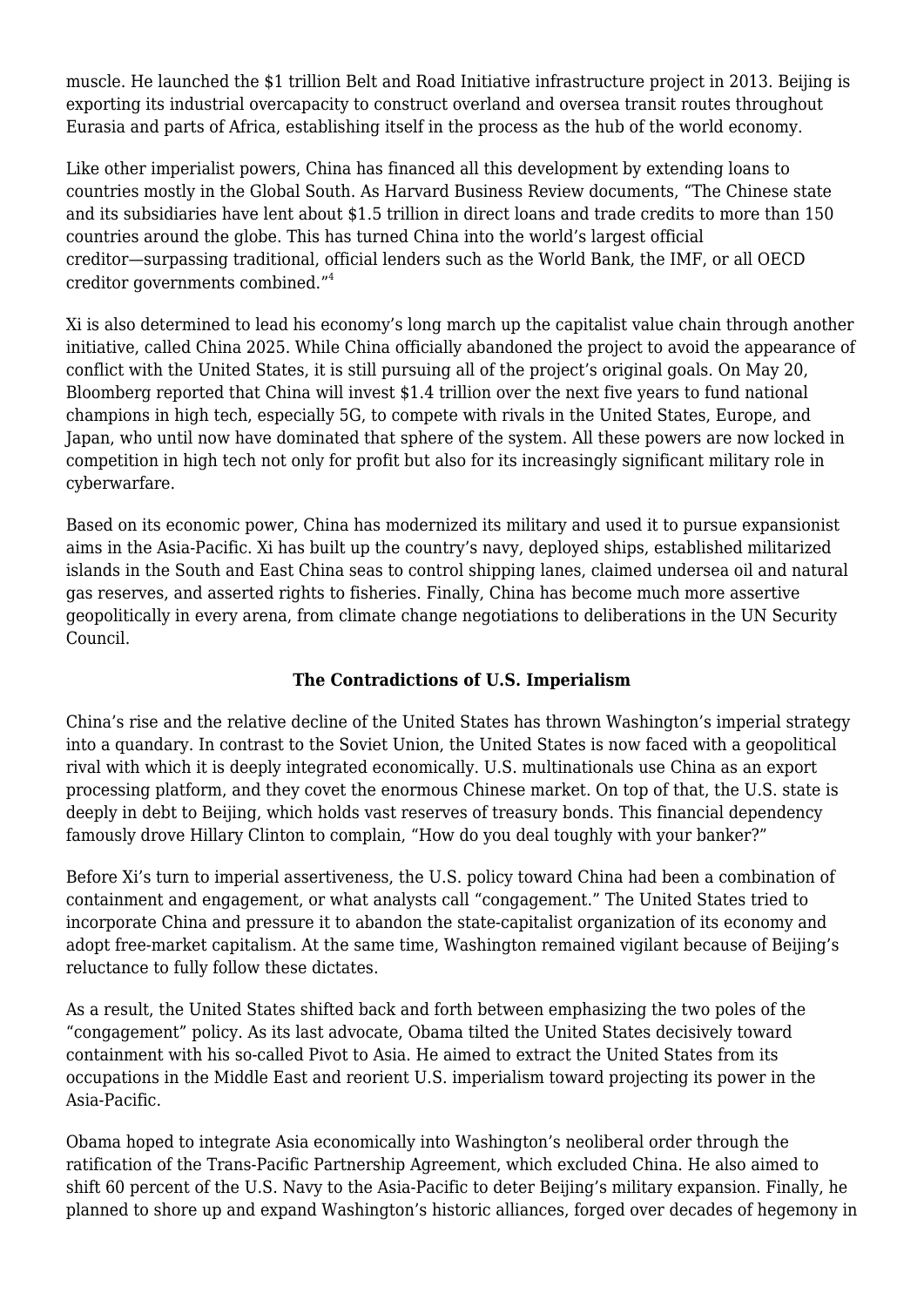Asia, and establish new ones like Vietnam.

Obama's pivot failed. The United States remained bogged down in the Middle East, the Trans-Pacific Partnership Agreement never came up for a ratification vote, and U.S. alliances frayed as states doubted Washington's commitment to the region and opted for balancing between the two rivals. Thus, U.S. imperial strategy foundered in confusion over what to do about China's new assertiveness.

## **Trump's 'America First' Nationalism**

The Trump administration, however erratically, has attempted to implement a new strategy of "illiberal hegemony" to solve Washington's imperial puzzle over how to confront China. This has four dimensions. First, Trump aims to strengthen the security state by policing its borders and surveilling oppressed people, especially immigrants and Muslims but also Chinese students in U.S. universities.

Second, he promises to onshore manufacturing and shift U.S. supply chains away from China. Third, he is shifting away from his predecessors' focus on the so-called War on Terror to "Great Power Rivalry," specifically against China. He has reoriented defense plans for a new buildup with that confrontation in mind. Fourth, he wants to put "America First" and establish a transactional relationship with both U.S. allies and adversaries.

Applied to China, this new imperial strategy moved the United States toward a New Cold War with Beijing. In economics, Trump has tried to batter down China through a trade war. He wants to stop forced technology transfer between U.S. and Chinese companies, compel the privatization of Beijing's state-capitalist industry, open the country's markets even more to U.S. multinationals, and stop China's state support for national champions in high tech like Huawei.

But up until recently Trump's policy—like that of his predecessors—has been shot through with a contradiction. He has vacillated between, on the one hand, threats to decouple the two economies, forcing supply chains out of China, and on the other hand, calls for China to open up to U.S. investments and sales. Nevertheless, his administration's predilection is clearly for decoupling.

In geopolitics, Trump has tried to pressure U.S. allies to ban Huawei from their 5G infrastructure as a national security threat. And he is trying to shore up U.S. alliances state by state to prevent China from using its economic might to draw Eurasia under its influence. To enforce all of this, the United States is building up its defense forces to prepare for war with China, increasing its naval patrols in the Asia-Pacific, and selling more weapons to its allies including Taiwan.

### **Trump's Pandemic Blame Game**

The pandemic and global recession have dramatically intensified the rivalry between the two powers. Both countries face economic disaster; China's economy, which had slowed to 6.1 percent growth last year, will contract by 7 percent this year, and the U.S. economy, which had been crawling along at 2.3 percent growth, will shrink by 6 percent in 2020. Amidst the crisis, each state has whipped up nationalism to solidify domestic support for even sharper conflict over geopolitics, economics, and military supremacy.

The Trump administration, which bungled the U.S. response to the pandemic at the cost of tens of thousands of avoidable deaths, has tried to deflect blame for the carnage onto China. Trump and others repeatedly called COVID-19 the "Chinese virus" or "Wuhan virus" and peddled conspiracy theories that it was leaked from a research lab in Wuhan. His administration has even allowed U.S. states to override China's sovereign immunity and sue it for compensation. Missouri has already blazed the trail, bringing a lawsuit against Beijing in April.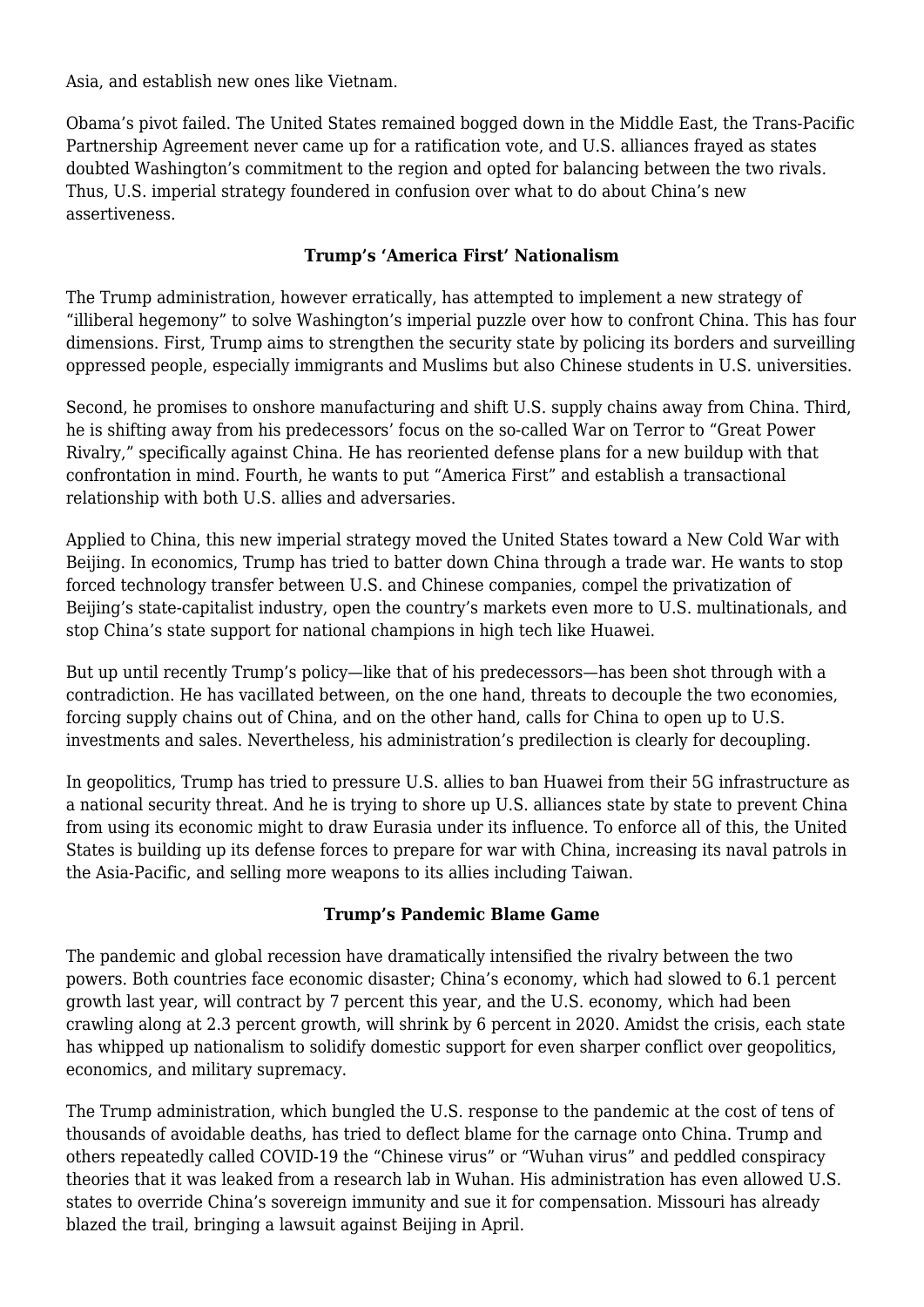The Republican Party is lock-step behind Trump in China-bashing. Its leaders drafted a 57-page memo with talking points blaming China for the pandemic. Politico reports that they stress "three main lines of assault: That China caused the virus 'by covering it up,' that Democrats are 'soft on China,' and that Republicans will 'push for sanctions on China for its role in spreading this pandemic.'"<sup>5</sup>

Steven Bannon, the dark prince of the alt-right and Trump's former chief strategist, predicted that in the upcoming presidential election, "Trump's campaign will be about China, China, China," and, in a fit of wishful thinking, "hopefully the fact that he rebooted the economy."<sup>6</sup> Thus, Trump and the extreme nationalist, right-wing, anti-China forces have tried to play the disaster for their own advantage and press for their New Cold War.

The Democratic Party has enthusiastically joined the Republicans' China-bashing. The Democratic National Committee developed a strategy document of their own, targeting Trump for absurd flattery of China. The party's presumptive nominee for president, Joe Biden, has actually tried to outflank the Republicans on the right. He released an ad that, instead of criticizing the crumpling health care infrastructure in the United States, focused its attack on China, claiming that "Trump rolled over for the Chinese."<sup>7</sup>

Such China-bashing is not restricted to establishment Democrats. Three self-described progressives argue in a February Foreign Affairs article provocatively entitled "The Left Should Play the China Card" that "stable, managed competition with Beijing is both necessary to secure U.S. national interests and likely to be beneficial for progressives. The left should seize the opportunity afforded by foreign rivalry to advance a progressive domestic agenda—embracing an ambitious program of investment, innovation, social inclusion, and national renewal."

Bernie Sanders of course has not stooped to such lows. But truth be told, while he has advocated radical domestic reforms, he has not paired those with similarly radical positions on international conflicts, especially in relation to China. Sanders has adopted a protectionist position against Beijing, blaming it for U.S. job losses, and also supported the formation of a "progressive international" against it and other authoritarian states. Thus, both capitalist parties have adopted extreme nationalistic positions against China.

#### **Washington Flirts with Decoupling**

Trump has channeled all of this into escalating the conflict to a fever pitch, going so far as to threaten to cut off relations with China and decouple the two economies. As the infamous "Dr. Doom" of bourgeois economists, Nouriel Roubini, put it in a May interview in New York Magazine, "We have a full-scale trade war, technology war, financial war, monetary war, technology, information, data, investment, pretty much anything across the board. … So, decoupling is happening. We're going to have splinternet. It's only a matter of how fast."

Trump is considering nixing the "phase one" trade deal he struck to lower tariffs on China because of its failure to follow through on its promise to buy U.S. farm exports. He has used national security to try to force U.S. high-tech firms to sever their relationships with Chinese companies. For example, he issued a new rule that bars high-tech companies that use U.S. technology, like Taiwan's TSMC, from selling their semiconductors to Huawei. Huawei hoped to put a stop to this, declaring that the rule puts its very existence in jeopardy and with it much of the 5G infrastructure in the world.

But Trump and his GOP hawks will push it through. Nebraska Senator Ben Sasse celebrated Trump's edict, railing, "The United States needs to strangle Huawei. Modern wars are fought with semiconductors, and we were letting Huawei use our American designs. This is pretty simple: Chip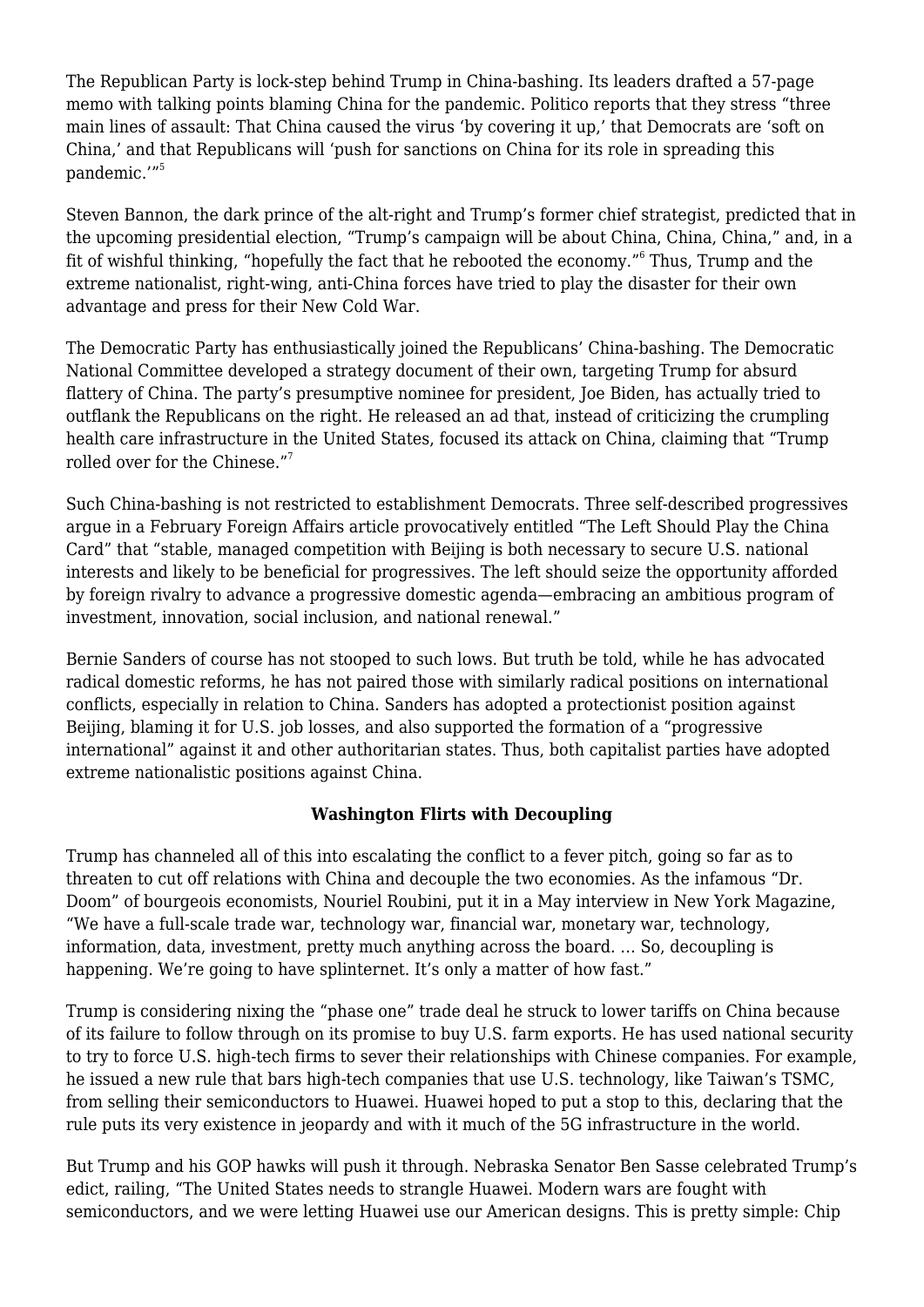companies that depend on American technology can't jump into bed with the Chinese Communist party. This rule is long overdue." $^{\text{\tiny 8}}$  As part of this campaign, the United States has expanded its blacklist to include 24 more companies and universities and another nine institutions, which it accuses of complicity with human rights violations in Xinjiang.

Trump has also opened a new front in the economic conflict by barring various international financial transactions. He forced the Federal Retirement Thrift Investment Board, which manages \$600 billion in government workers' retirement funds, to stop buying stocks in Chinese companies. On May 20, the New York Times worried that this move "could roil financial markets in the United States and China, as well as cross border investment."

Finally, Trump has intensified pressure on U.S. corporations to divert their supply chains out of China. His U.S. Trade Representative, Robert Lighthizer, penned an op-ed in the New York Times that called for the decoupling of the two economies. He railed against corporations offshoring their production, denounced free trade agreements for eroding U.S. sovereignty and hemorrhaging American jobs, announced that reflexive offshoring is over, and declared the path to prosperity is the same for companies as it is for workers: bringing jobs back to America.

Whether corporations will follow his dictates is another matter. U.S. multinationals remain deeply integrated with China both for production and sales. Most Apple products are manufactured in China, and the country remains one of the largest markets for U.S. corporations like Ford. Nevertheless, the combination of the global recession and Trump's nationalism is driving a wedge deeper between the two economies.

These pressures are having an impact. On May 11, the Financial Times reported, "Chinese direct investment in the United States dropped to the lowest level since 2009 last year—down from \$2.7 billion a quarter in 2018 and \$8 billion a quarter in the boom years of 2016 and 2017—amid souring bilateral ties." And "Chinese venture capitalist investment into the United States also fell off a cliff, slumping from \$4.7 billion in 2018 to \$2.6 billion last year." But in a sign of the persisting integration of the two economies, the paper found that "U.S. investments into China showed considerable resilience" and that "a majority of U.S. companies operating in China did not plan to move production and supply chains out of the country."

Still the trajectory is clear enough to lead the vanguard magazine of neoliberalism, the Economist, to predict a contraction of international trade, disintegration of global supply chains, a rise in protectionism, and restrictions on international capital flows. They concluded their article on May 14 saying, "Wave goodbye to the greatest era of globalization—and worry about what is going to take its place."

### **Warmongering and Sinophobia**

Even more ominously, the United States has ratcheted up military tension with China. The Trump administration and U.S. allies—most importantly Australia—deployed a flotilla of naval ships to challenge China in the South China Sea over competing claims for control of islands, fisheries, shipping lanes, and underwater drilling rights for oil and natural gas.

Trump has pressed ahead with retooling the U.S. military for great-power confrontation, specifically with China. He withdrew the United States from the Intermediate-range Nuclear Forces treaty with Russia so that he could build more nuclear weapons to close the so-called missile gap with China in land-based cruise and ballistic missiles. He is also ramping up plans to make high-tech weapons to win a possible war with China.<sup>9</sup>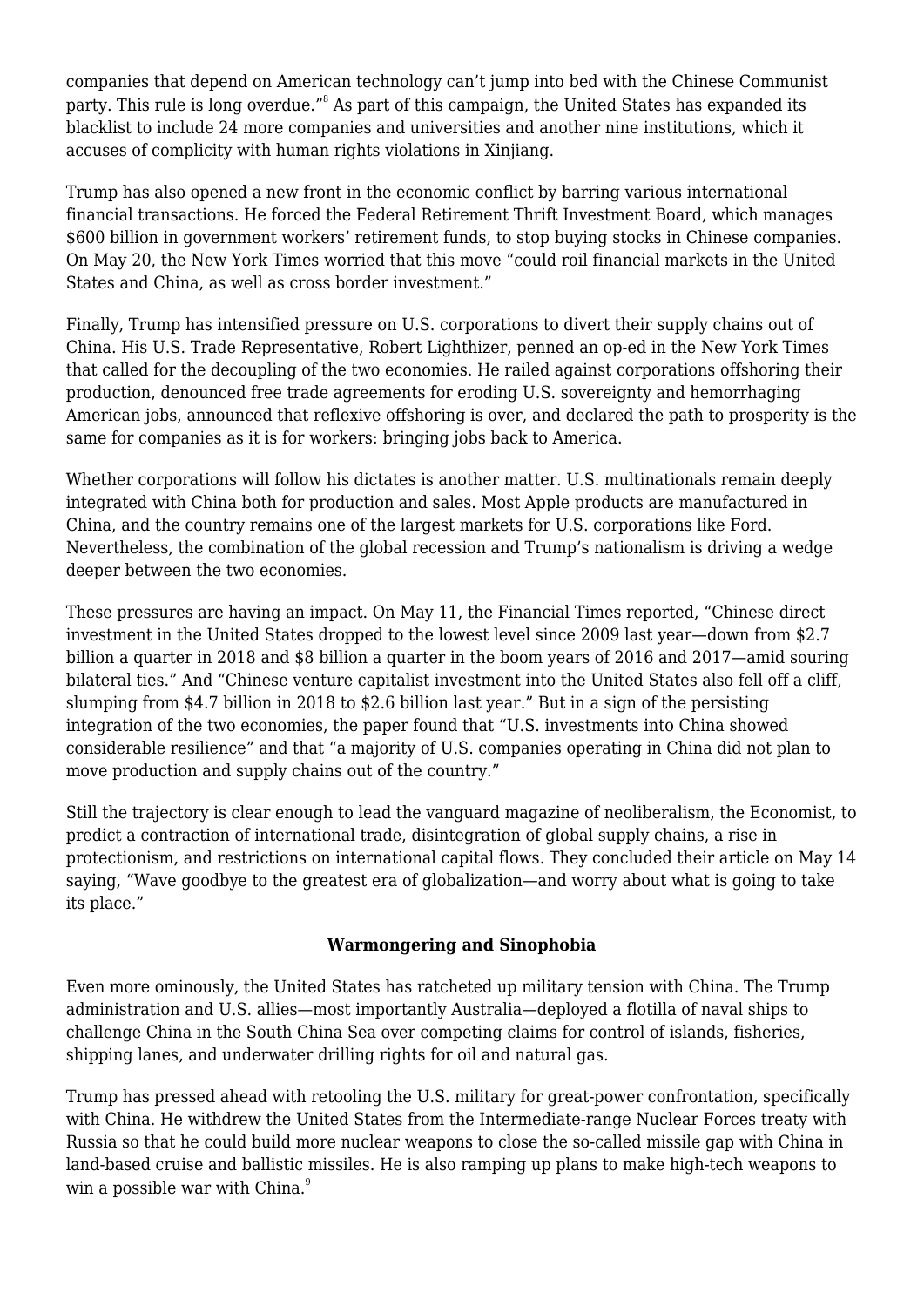As part of its Indo-Pacific strategy, the Trump administration intends to deploy these weapons throughout the region. One of the most threatening moves it has made against China is its increased weapon sales to Taiwan, which Beijing considers a rogue province. Last year the United States sold a \$2.2 billion package of F-16 fighter jets, M1A2t Abrams tanks, and portable Stinger anti-aircraft missiles to Taipei. And it just announced plans to sell Taiwan 18 submarine-launched torpedoes for \$180 million and promised further sales of coastal missile defense systems, spy drones, and technology to aid intelligence, surveillance, and reconnaissance. $10$ 

The United States will also bully states to stop them from drifting into the Chinese sphere of influence. And it will not hesitate to orchestrate military coups to replace hostile regimes with pliant ones in order to bring states back into its orbit. In fact, an op-ed in Bloomberg News in May predicted that the "China rivalry may put the United States back in the coup business." Of course, it actually never the left it, so it would only be ramping up.

To justify this militarism, the U.S. ruling class has whipped up nationalist and xenophobic hostility to China. They have racialized the pandemic, portraying not just the Chinese government but the Chinese people as enemies. As a result, they have opened a new phase of anti-Chinese racism, including racism against Chinese- and Asian-Americans.

This nationalist campaign is having a dramatic impact on popular consciousness. The Pew Center reported on April 21 that 91 percent of Americans believe that the world is better off with the United States as its leading power, 71 percent have no confidence in Xi, 66 percent hold an unfavorable view of China, and 62 percent see it as a major threat to the United States. This Sinophobia has triggered a tidal wave of hate crimes against Asians, with over 1,500 incidents and climbing since  $March.<sup>11</sup>$ 

Trump even institutionalized this bigotry in his pandemic policy. He imposed an early travel ban on China, but not on Europe, with disastrous results. It was Europe, not China, that was source of the outbreak in New York City, which quickly spread through the northeast and the rest of the country

### **China Parries and Postures as an Alternative**

China has parried Trump's attacks, postured as a defender of the existing global order, and at the same time prepared for even great rivalry with the United States. Its first step has been to try to flip the script on its own disastrous mishandling of the pandemic.

China initially suppressed information about the outbreak, disciplined doctor Li Wenliang, who later died from COVID-19, for posting about it on social media, and thereby enabled the outbreak to spread from Wuhan internationally. After the crisis was clear for all to see, the state locked down the city, imposed domestic travel bans, and mobilized its state resources to address the health emergency, building hospitals, conducting testing, and isolating those who contracted the disease.<sup>12</sup>

Faced with the Trump administration's unrelenting attacks and slander, hardliners in the regime rolled out their own set of conspiracy theories, blaming the United States for releasing the virus. For example, Foreign Ministry spokesman Zhao Lijian tweeted that the U.S. Army might have brought it to Wuhan.<sup>13</sup> Like Trump, Zhao and the "wolf warrior" diplomats hoped to deflect blame for the catastrophe on to their rival.

After the regime successfully controlled the initial outbreak, it went on the offensive to restore damage done to its reputation. It unleashed a domestic propaganda campaign celebrating its successes in order to reconsolidate its popular base of support in the country. It has whipped up Chinese nationalism just like Trump has whipped up U.S. nationalism.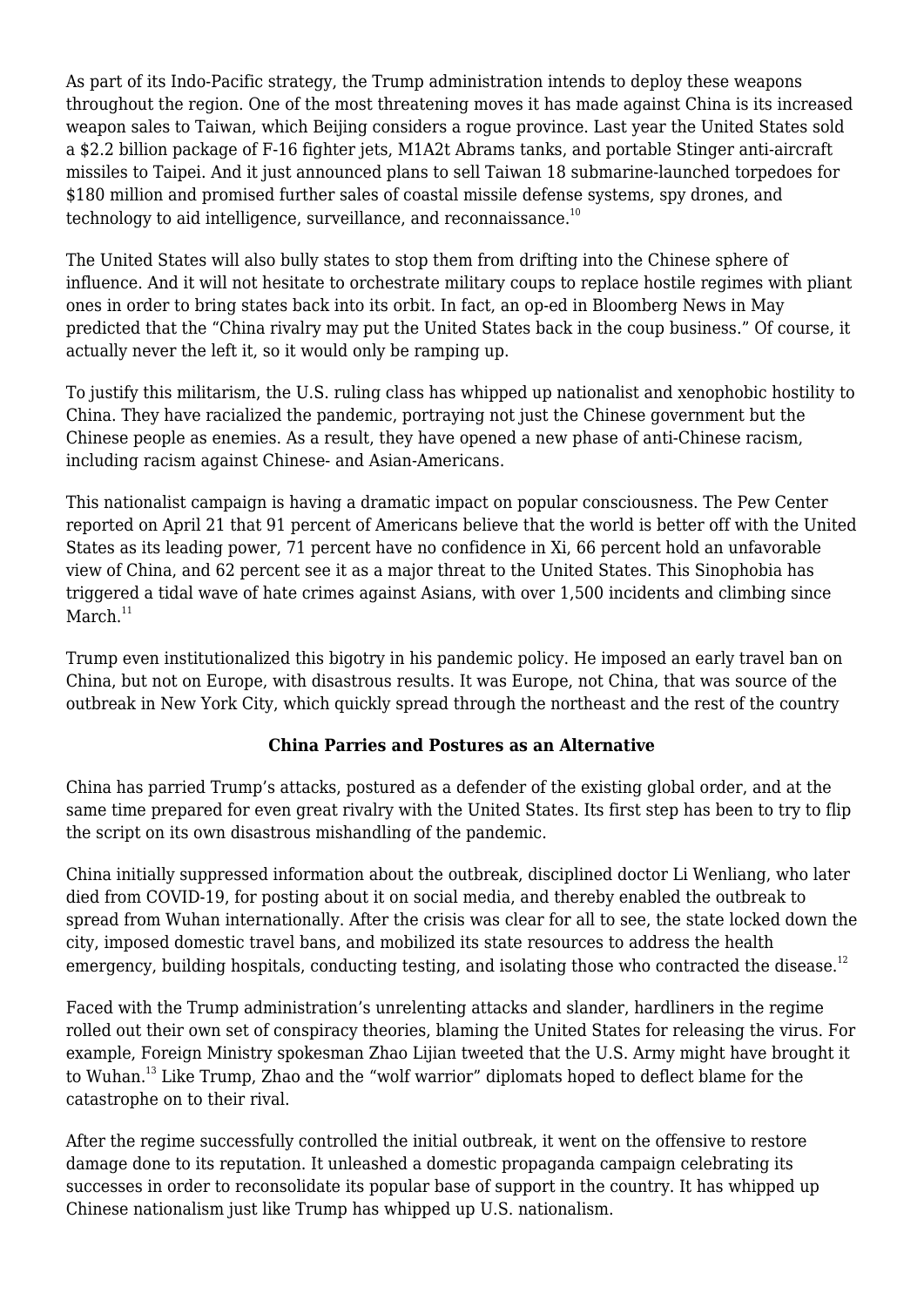China also has tried to rehabilitate its international reputation by mobilizing its enormous economic power to help address the pandemic. It sent ventilators to Italy and personal protective equipment to Iran and Serbia, while Jack Ma, the billionaire founder of Alibaba, delivered tests and masks to the United States and has promised to do the same for all of Africa's 54 countries.

Taking advantage of Trump's failure to coordinate an international response, China has used its pandemic efforts to project itself as an alternative leader in the world system. Thus, while Trump pulled funding and potentially U.S. membership from the World Health Organization, China increased funding for it. As Jude Blanchette, a China expert at the Center for Strategic and International Studies, notes, "We are seeing version 2.0 of the assertiveness Beijing exhibited following the 2008 global financial crisis. It is a result of the conviction of their rising power versus a West in decline."<sup>14</sup>

But rather than pose a frontal challenge to the United States, China has positioned itself as the one demanding collaboration even as they compete. Beijing rightly judges that it cannot supplant the United States now. So, the same Foreign Ministry Spokesman, Zhao Lijian, who spread the bizarre conspiracy theory against the United States stated, "Stable development of China-U.S. relations serves the fundamental interests of both countries. The two sides should strengthen anti-epidemic cooperation, win the war against the epidemic, treat patients, and resume economic production. But this requires the United States to meet China halfway."<sup>15</sup>

### **Matching Washington's Militarism**

At the same time, though, China recognizes such cooperation may no longer be in the cards, and it is gearing up for a much more assertive geopolitical, economic, and military stance. As one commentator notes, "There is a major reassessment of the U.S.-China interdependence underway. … Even if Xi might like to temporarily de-escalate the trade and technology conflicts to reduce pressure on the Chinese economy, there is now powerful momentum behind what we might call a 'security first' future."<sup>16</sup>

Beijing is pushing to develop its own internal market to insulate it from U.S. economic pressures. The South China Post documents that "exports as a percentage of China's gross domestic product (GDP) fell to 17.4 percent in 2019 compared to 36.04 percent in 2006. Imports fell from 23.37 percent of GDP at their highest point in 2011 to 14.45 percent last year. Trade in goods accounted for 64.4 percent of the Chinese economy in 2006, World Bank data show, compared to 32 percent last year."<sup>17</sup>

Confident in this internal economic potential, China has matched Washington's geopolitical bullying in kind. "The mindset now is more to coerce counterparts to respect China's interests as cooperative security is seen as less and less effective," said Zhao Tong, a senior fellow at the Carnegie-Tsinghua Center for Global Policy in Beijing.<sup>18</sup> Already China has disciplined lesser powers for crossing it. For example, it banned import of red meat from four Australian abattoirs to punish Canberra for calling for an inquiry into the origins of COVID-19.

Beijing has stood up to Washington's military posturing. It has no intention of backing down to the United States and conceding its claims to its projected sphere of influence in the Asia-Pacific. In April, it deployed its own naval vessels in the South China Sea and similarly deployed a flotilla led by its aircraft carrier, the Liaoning, in waters close to Taiwan, provoking Taipei to scramble its warships.

China is preparing to respond to Trump's plans to deploy new missiles in the region. Reuters reported May 6 that Senior Colonel Wu Qian had warned last October that Beijing would "not stand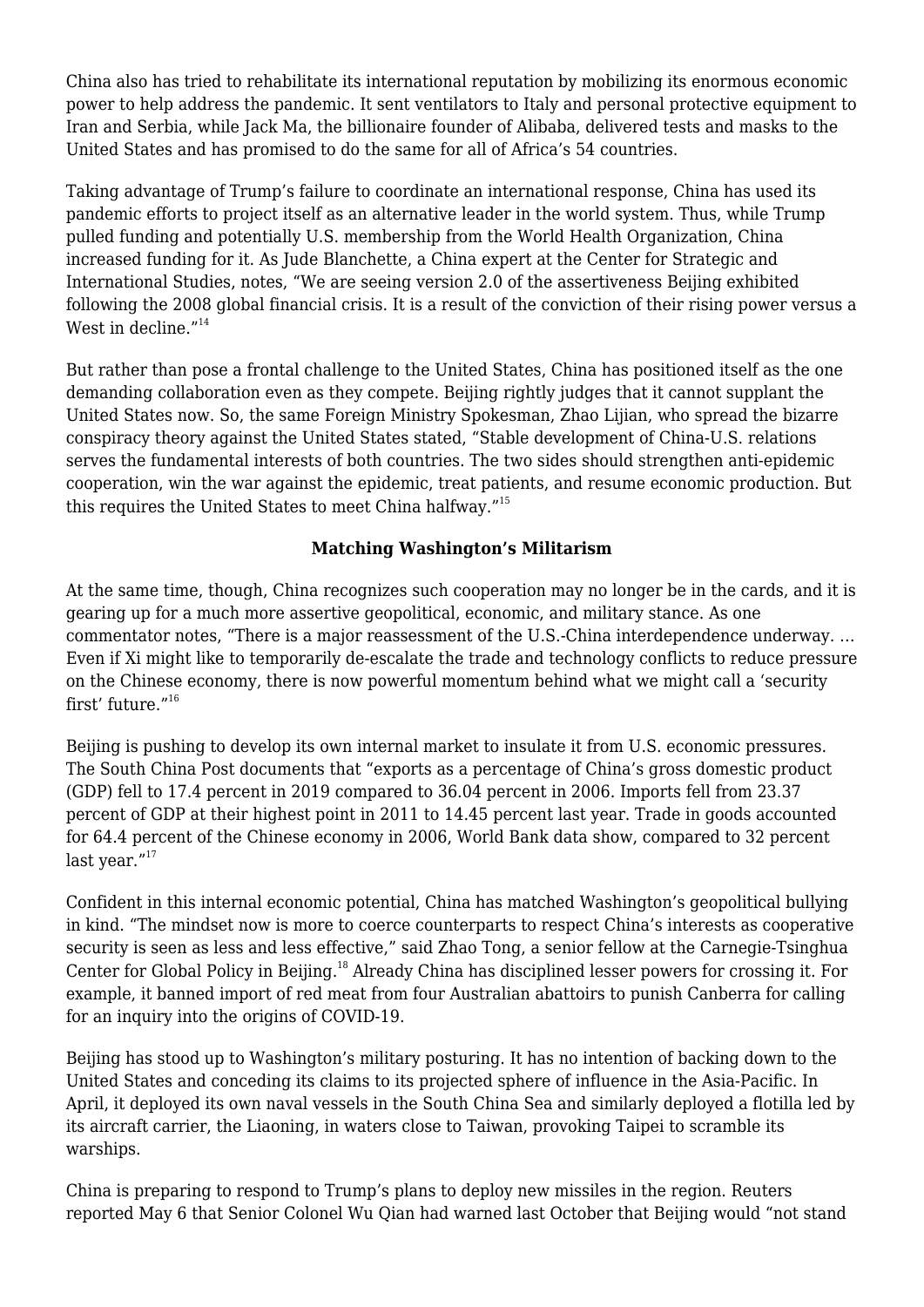by" if Washington deployed land-based, long-range missiles in the Asia-Pacific and that China promised to increase military spending by 6.6 percent this year to fund the new arms race.

### **Repressing Dissent and Bashing Immigrants**

China has taken advantage of the pandemic to crack down on dissent in Hong Kong as well as Xinjiang and Tibet. It pushed the Hong Kong government to arrest leading figures of the prodemocracy movement, including former lawmakers.<sup>19</sup> Xi also planned to enact a new national security law for Hong Kong that will treat all political dissent as "treason, secession, sedition, and subversion" against the Chinese government. Even more ominously, this law opens the door for Beijing to deploy its national security forces to arrest and jail all sorts of activists under the cover of defending the Chinese state against "foreign-backed terrorists."<sup>20</sup>

Similarly, Xi will brook no dissent in Tibet as well as Xinjiang, where the regime has built a massive surveillance apparatus and interned more than one million Uighur Muslims in concentration camps. With the regime looking to develop its internal economy and market in the country's western provinces, it will double down on its repression of this oppressed nation and national minority.

This crackdown will produce resistance in these areas, perhaps most importantly in Hong Kong, which was rocked last year by a democracy movement that regularly put millions of people into the streets on mass marches. Already, thousands have hit the streets in opposition to Beijing's new national security law, and more will join them in the coming months. Hong Kong along with Taiwan will likely become the biggest flashpoints in the rivalry between Washington and Beijing.

Despite the resistance in Hong Kong, Xi's nationalist campaign has stabilized his domestic support. In fact, Cornell professor Jessica Chen Weiss told the Financial Times in May that his handling of the pandemic and geopolitical conflict has "strengthened Xi's grasp on power, despite the shockwave that the outbreak initially sent through the system."

But this nationalism has a dark side—xenophobia. Just like the United States, China has repressed immigrants, tightened border restrictions, and implied foreigners are responsible for re-introducing the virus. This scapegoating has triggered widespread discrimination and hate crimes against immigrants, especially those from African countries.

### **Death Rattle of the Neoliberal World Order**

We have thus entered a New Cold War between the United States and China. The pandemic, global recession, and the unravelling of Washington's neoliberal world order will stoke this rivalry over the next decade. Pre-existing trends are accelerating: U.S. decline, increased Chinese assertiveness, growing interstate conflict, and tilts toward protectionism against globalization.

In a stark article in Foreign Affairs, former Australian Prime Minister Kevin Rudd predicts there will be "slow but steady drift toward international anarchy across everything from international security to trade and pandemic management. With nobody directing traffic, various forms of rampant nationalism are taking the place of order and cooperation. The chaotic nature of national and global responses to the pandemic thus stands as a warning of what could come on an even broader scale."

Amidst this crisis, Rudd argues, "Strategic rivalry will now define the entire spectrum of the U.S.- Chinese relationship—military, economic, financial, technological, ideological—and increasingly shape Beijing and Washington's relationships with third countries." While this trajectory is clear, there remain counter-tendencies that will mitigate any open confrontation between the two powers.

First, China remains weaker and unprepared for now to supplant the United States from its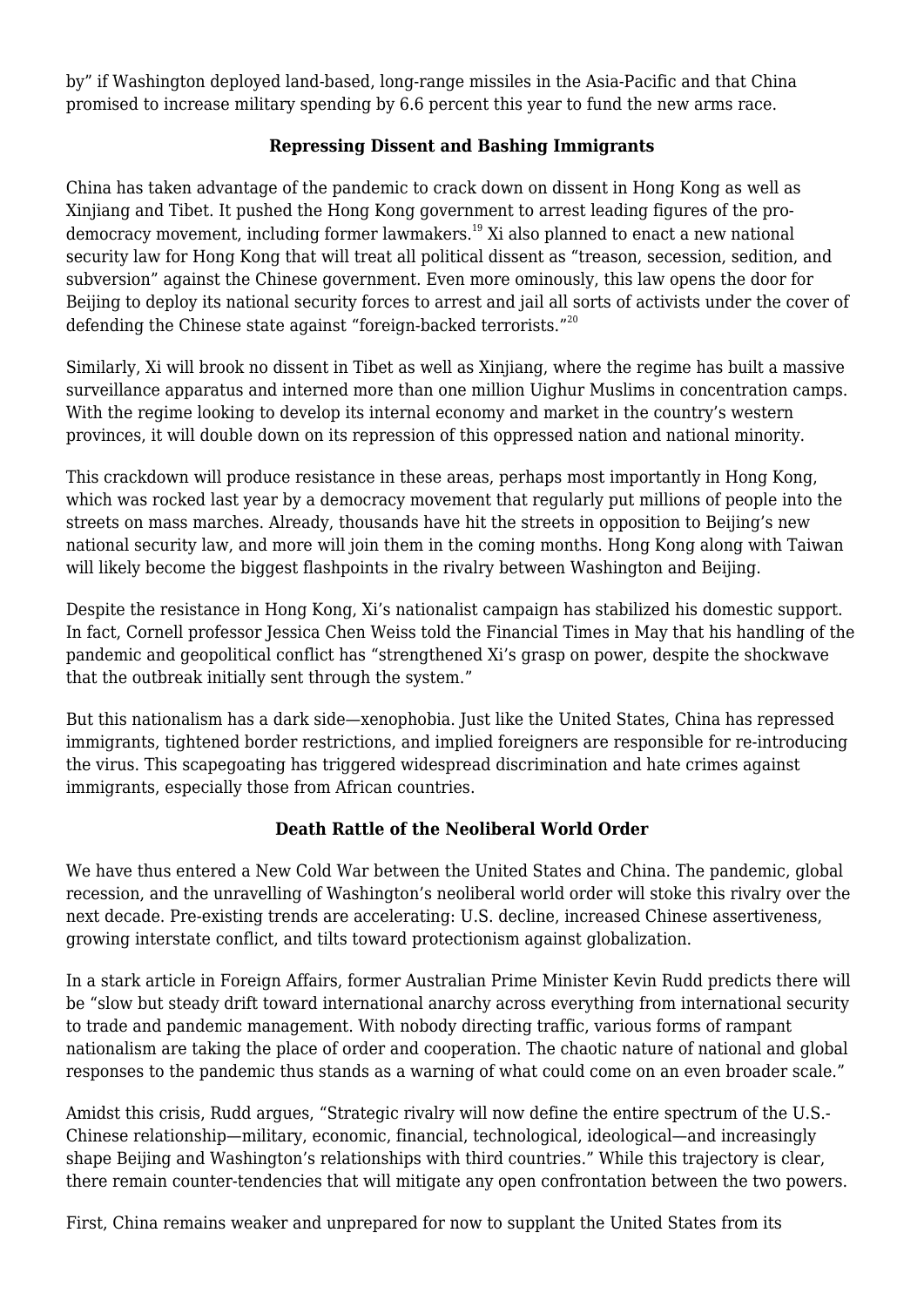dominant position. While it is rising as an economic superpower, it remains dependent on the United States for high-tech research and design and its currency cannot supplant the dollar as the global reserve. Its military, while regionally strong, cannot match the United States in global scope. And geopolitically, it has been deeply discredited by the pandemic and it is increasingly resented by countries deeply in debt to it.<sup>21</sup> Therefore, it is likely to shrink back from direct confrontation, continuing to build its power to compete while it calls for cooperation.

Second, both countries' capitalist classes remain deeply integrated, again further dampening open conflict. Any decoupling of the two economies remains in the earliest phases. Apple, one of the most significant U.S. corporations, has only just begun to consider diverting some of its production in mainland China to other countries like Vietnam.

Finally, since both powers possess and are building bigger nuclear arsenals, any military conflict would end in mutual destruction. Thus, in similar and different ways to the last Cold War, conflict will be pushed into battles over other countries through proxies and allies and into "geo-economics," with each trying to carve out clearer spheres of influence. But, the crisis and its tendency to intensify nationalism, spur protectionism on the grounds of national security, and reorient supply chains into spheres of influence are driving the United States and China toward classic interimperial conflict.

### **Neither Washington nor Beijing, but International Socialism**

The China-U.S. rivalry will become a pivotal and unavoidable issue for the left. In both states, the ruling classes—and especially their right-wing hardliners—will turn to nationalism to deflect blame for the deep crisis in the system on to their rivals and will rally their working classes behind their respective imperial projects. The left must chart an alternative path of working-class solidarity against both the United States and China.

In the United States, the left's first and foremost obligation is, to paraphrase the German revolutionary Karl Liebknecht, to oppose the main enemy, our own imperialist state. It remains the biggest enemy of peace, equality, and democracy throughout the world. If anyone doubts this statement, look at the catastrophes the United States wrought in Vietnam in the 1960s and Iraq in the 2000s.

But in opposing the U.S. state, we should not support the Chinese state. This is an understandable temptation given the Trump administration's transparently cynical exploitation of the pandemic to attack China. Yet we must resist adopting the disastrous logic of "my enemy's enemy is my friend."

The Chinese ruling class and its state, while a lesser power compared to the United States, is no less capitalist and imperialist. It exploits its working class and peasantry, oppresses nations and national minorities like the Tibetans and Uighurs, and projects its power against the United States and throughout the developing world. Instead of supporting this oppressive state, we should align ourselves with workers and oppressed people in China who have organized, protested, and gone on strike for their rights and improvements in their wages and working conditions.

That is the only way to build international solidarity between workers and oppressed groups in each state. In the United States, we must win workers away from the siren song of economic nationalism, sung by both the right-wing nationalists and the liberal and social democratic protectionists, that will only bind us to our bosses and their state by painting Chinese workers as the main threat to jobs and wages.

We must also work with Asian-American groups who have mobilized to oppose Trump's China-